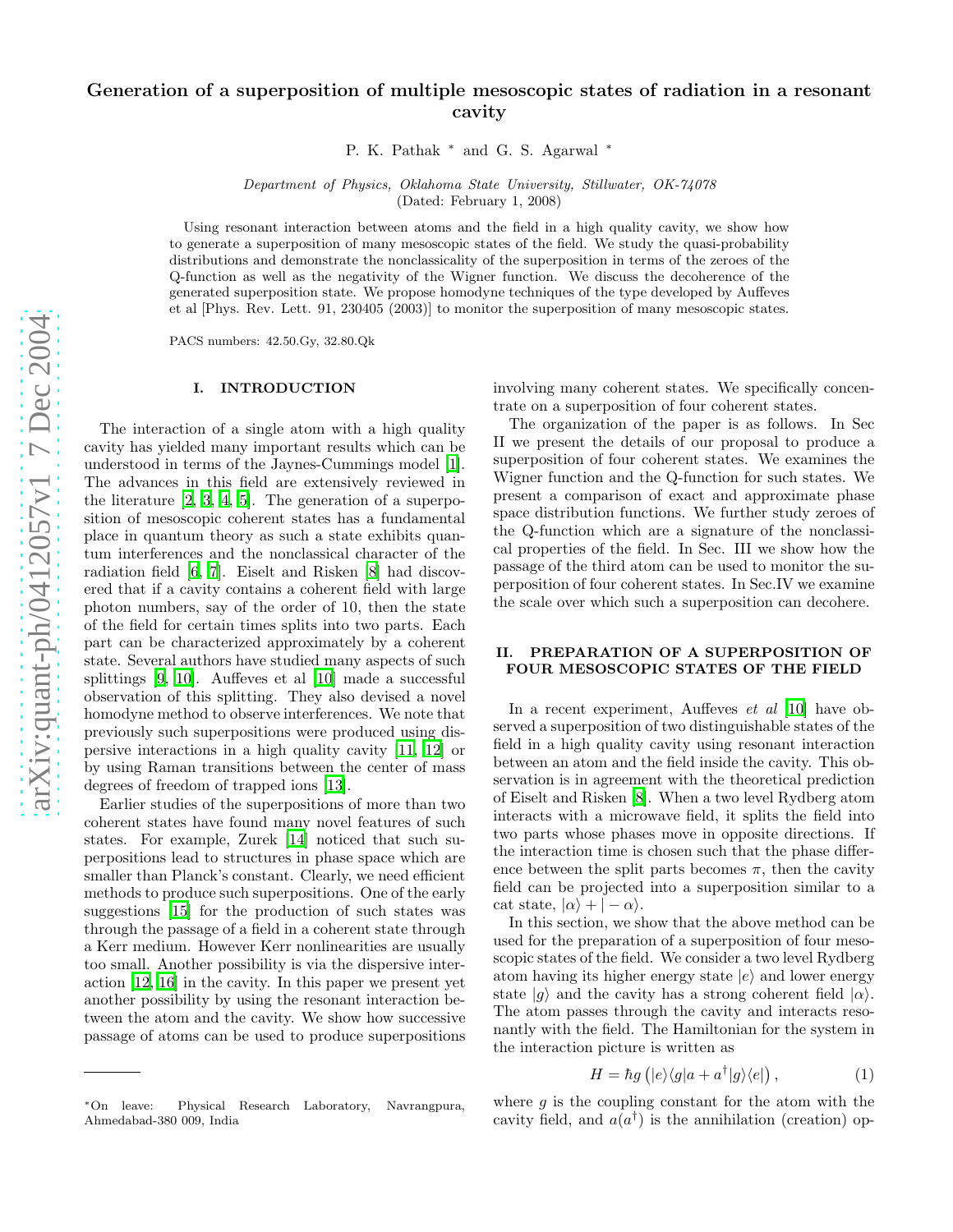erator. The state of the atom-cavity system is written as

$$
|\psi(t)\rangle = \sum_{n} (c_{en}(t)|e, n\rangle + c_{gn}(t)|g, n\rangle).
$$
 (2)

Using Hamiltonian [\(1\)](#page-0-0), the Schrodinger equation in terms of  $c_{en}$  and  $c_{gn}$  is

$$
\dot{c}_{en-1} = -ig\sqrt{n}c_{gn},\qquad(3)
$$

$$
\dot{c}_{gn} = -ig\sqrt{n}c_{en-1}.\tag{4}
$$

We assume that the atom enters the cavity in its lower state  $|g\rangle$  and after interacting with the field for time  $t_1$ , it is detected in the same state  $|g\rangle$ . Thus, effectively, the atom absorbs no photon but it projects the cavity field into the state

$$
|\psi_c\rangle = \sum_n c_n \cos(g\sqrt{n}t_1)|n\rangle, \tag{5}
$$

$$
= \frac{1}{2} \sum_{n} c_n e^{ig\sqrt{n}t_1} |n\rangle + c_n e^{-ig\sqrt{n}t_1} |n\rangle, \quad (6)
$$

$$
c_n = \frac{\alpha^n}{\sqrt{n!}} e^{-|\alpha|^2/2}.
$$

As a result the cavity field splits into two parts whose phases move in directions opposite to each other. Now we consider the passage of a second identical atom through the cavity. The second atom enters the cavity in its lower state  $|q\rangle$  and after interacting with the field for time  $t_2$ , is detected in the same state  $|g\rangle$ . The state of the field inside the cavity after passing the second atom is

<span id="page-1-0"></span>
$$
|\psi_c'\rangle = \sum_n c_n \cos(g\sqrt{n}t_1) \cos(g\sqrt{n}t_2)|n\rangle, \tag{7}
$$

$$
= \frac{1}{4} \sum_n c_n e^{ig\sqrt{n}(t_1+t_2)}|n\rangle + c_n e^{-ig\sqrt{n}(t_1+t_2)}|n\rangle
$$

$$
+ c_n e^{ig\sqrt{n}(t_1-t_2)}|n\rangle + c_n e^{-ig\sqrt{n}(t_1-t_2)}|n\rangle. \tag{8}
$$

Thus after passing second atom, the state of the field inside the cavity splits into four parts.

In the coherent state  $|\alpha\rangle$ , the photon distribution follows Poisson statistics, so in Eq.[\(8\)](#page-1-0), most of the contribution to the summation comes from the terms  $n \approx |\alpha|^2$ . Thus we can expand  $\sqrt{n}$  in phase terms around the average number of photons  $\bar{n} = |\alpha|^2$  in Eq.[\(8\)](#page-1-0). In fact for  $\bar{n} \sim 10$ , only the terms up to second order in  $(n - \bar{n})$  are significant and other terms are negligible.

<span id="page-1-1"></span>
$$
\sqrt{n} = \sqrt{\bar{n}} + \frac{n - \bar{n}}{2\sqrt{\bar{n}}} - \frac{(n - \bar{n})^2}{8\bar{n}^{3/2}}.
$$
 (9)

If we substitute the value of  $\sqrt{n}$  from Eq.[\(9\)](#page-1-1) in Eq.[\(8\)](#page-1-0), the term proportional to  $n$  will change the phase of the coherent field while the second and higher order terms in  $(n - \bar{n})$  will distort the shape of the coherent state in phase space. For simplification, in order to understand the nature of the generated superposition state, we do not consider the distortion in the coherent state. Then Eq.[\(8\)](#page-1-0) can be approximated by

<span id="page-1-5"></span>
$$
|\psi'_c\rangle = \frac{1}{4} \left[ e^{i(\eta_1 + \eta_2)} |\alpha e^{i(\theta_1 + \theta_2)}\rangle + e^{-i(\eta_1 + \eta_2)} |\alpha e^{-i(\theta_1 + \theta_2)}\rangle + e^{i(\eta_1 - \eta_2)} |\alpha e^{i(\theta_1 - \theta_2)}\rangle + e^{-i(\eta_1 - \eta_2)} |\alpha e^{-i(\theta_1 - \theta_2)}\rangle \right]
$$
(10)

$$
\eta_i \ = \ \frac{gt_i\sqrt{\bar{n}}}{2}, \ \theta_i = \frac{gt_i}{2\sqrt{\bar{n}}}, \ i = 1, 2 \tag{11}
$$

If we choose interaction times  $t_1$  and  $t_2$  such that  $\theta_1 =$  $\pi/2$  and  $\theta_2 = \pi/4$ , we get the superposition of four mesoscopic coherent states placed in the east, west, north and south directions in phase space.

<span id="page-1-6"></span>
$$
|\psi'_c\rangle = \frac{1}{4} \left[ e^{-i(\eta_1 - \eta_2)} |\alpha'\rangle + e^{i(\eta_1 + \eta_2)} | - \alpha'\rangle + e^{i(\eta_1 - \eta_2)} |i\alpha'\rangle + e^{-i(\eta_1 + \eta_2)} | - i\alpha'\rangle \right];
$$
\n(12)

where we set  $\alpha = \alpha' e^{i\pi/4}$ .

Now we calculate the Wigner distribution for the state [\(7\)](#page-1-0). The Wigner distribution for the state having density matrix  $\rho$  can be obtained using coherent states as [\[17](#page-4-16)]

$$
W(\gamma) = \frac{2}{\pi^2} e^{2|\gamma|^2} \int \langle -\beta | \rho | \beta \rangle e^{-2(\beta \gamma^* - \beta^* \gamma)} d^2 \beta. \tag{13}
$$

<span id="page-1-3"></span><span id="page-1-2"></span>The density matrix  $\rho_c$  for state [\(7\)](#page-1-0) in terms of number states is

$$
\rho_c = \sum_{n,m} \frac{\alpha^n \alpha^{*m}}{\sqrt{n!m!}} e^{-|\alpha|^2} \cos(gt_1\sqrt{n}) \cos(gt_2\sqrt{n})
$$

$$
\cos(gt_1\sqrt{m}) \cos(gt_2\sqrt{m}) |n\rangle\langle m|.
$$
 (14)

<span id="page-1-4"></span>Using equations [\(13\)](#page-1-2) and [\(14\)](#page-1-3), the Wigner distribution for the state [\(7\)](#page-1-0) is

$$
W(\gamma) = \frac{2e^{2|\gamma|^2}}{\pi^2} \sum_{n,m} \frac{\alpha^n \alpha^{*m}}{n!m!} e^{-|\alpha|^2} \cos(gt_1\sqrt{n})
$$

$$
\cos(gt_2\sqrt{n}) \cos(gt_1\sqrt{m}) \cos(gt_2\sqrt{m})
$$

$$
\int (-\beta^*)^n \beta^m e^{-|\beta|^2} \exp[-2(\beta\gamma^* - \beta^*\gamma)]d^2\beta. \quad (15)
$$

After evaluating the integral, Eq.[\(15\)](#page-1-4) is simplified to the form

$$
W(\gamma) = \frac{2e^{2|\gamma|^2}}{\pi} \sum_{n,m} \frac{(-1)^{n+m} \alpha^n \alpha^{*m}}{2^{n+m} n! m!} e^{-|\alpha|^2} \cos(gt_1\sqrt{n})
$$
  

$$
\cos(gt_2\sqrt{n}) \cos(gt_1\sqrt{m}) \cos(gt_2\sqrt{m}) \frac{\partial^{n+m}}{\partial \gamma^n \partial \gamma^{*m}} e^{-4|\gamma|^2} (6)
$$

In the Fig[.1](#page-3-0) we show the Wigner distributions for the generated superposition state [\(8\)](#page-1-0) as well as for the approximated state [\(10\)](#page-1-5) using some typical values of parameters. There are four patches at the corners corresponding to four mesoscopic states of the field and between each pair of states of the field there are interference fringes indicating the coherence between the states. In the central part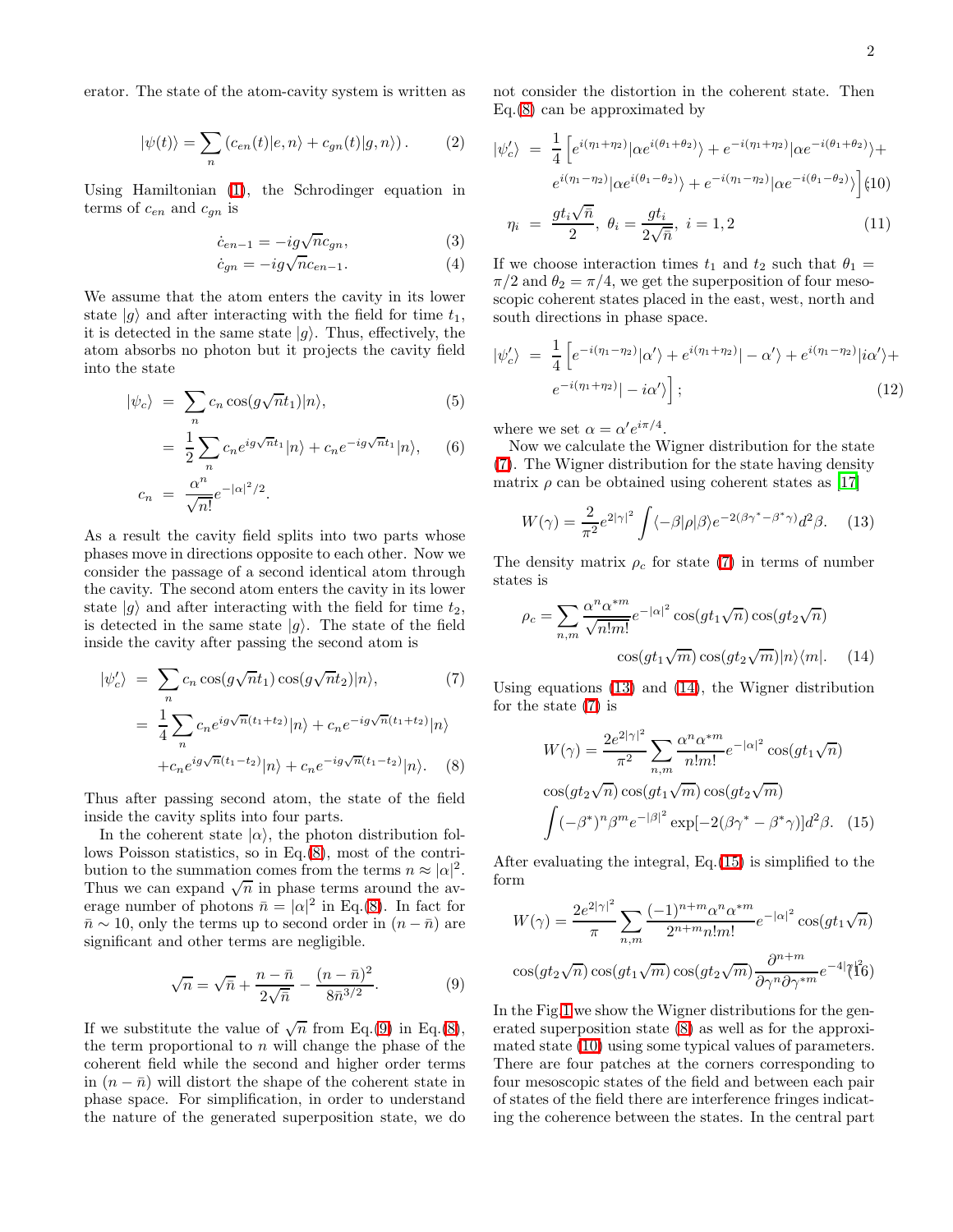3

there are subplanck structures as noticed by Zurek [\[14](#page-4-13)] which form as a result of quantum interference between the two diagonal pairs. The comparison of Fig[.1](#page-3-0) (a) and (b) shows that a significant squeezing perpendicular to the arc of the circle  $|z| = |\alpha|$  occurs due to the effects of the higher order terms in  $(n-\bar{n})$  (see Eq. [\(9\)](#page-1-1)). Squeezing in the resonant Jaynes-Cummings model [\[18\]](#page-4-17) has been studied very well earlier. As a result of small differences in the field statistics, there are differences in the interference patterns. In Fig[.2,](#page-3-1) the Q-distributions for the states [\(7\)](#page-1-0) and [\(10\)](#page-1-5) are shown with the same parameters used in Fig[.1.](#page-3-0) We select the interaction times such that there is no overlapping between two states of the field. A comparison of Fig[.2](#page-3-1) (a) and (b) shows that the states of the field corresponding to the phases  $\pm g\sqrt{n}(t_1 + t_2)$  [see [\(8\)](#page-1-0)] in the generated mesoscopic state have more spread along the circle  $|z| = |\alpha|$  and squeezing perpendicular to it in phase space because of larger distortion terms. Thus the split states of the field in the generated superposition state are situated at the same position as in the approximated state but with changed shape.

We further mention that after passing  $N$  atoms through the cavity and properly selecting the interaction times we can generate the superposition of  $2^N$  mesoscopic states of the field placed along the arc of a circle of radius  $|\alpha|$  in phase space. In Fig[.3](#page-3-2) we show the Q-distribution for the generated state of the field after passing three atoms through the cavity. It is clear that the generated state is a coherent superposition of eight mesoscopic states.

The relation between the Q-distribution and the Pdistribution for a state is given by

<span id="page-2-0"></span>
$$
Q(\gamma) = \int P(\alpha)e^{-|\alpha - \gamma|^2}d^2\alpha.
$$
 (17)

From Eq. [\(17\)](#page-2-0), it is clear that for  $Q = 0$  the Pdistribution will oscillate between  $+ve$  and  $-ve$  values. The negative value of  $P$  is a signature of the nonclassical nature of the state. Thus the exact zeros of the Q-distribution are also signatures of nonclassical nature. Here it will be interesting to analyze the exact zeros of the Q-distribution of the approximated state [\(12\)](#page-1-6). The Q-distribution for state [\(12\)](#page-1-6) is

$$
Q(\gamma) = \frac{1}{\pi} \left| \langle \gamma | \alpha' \rangle e^{-i(\eta_1 - \eta_2)} + \langle \gamma | - \alpha' \rangle e^{i(\eta_1 + \eta_2)} + \langle \gamma | i \alpha' \rangle e^{i(\eta_1 - \eta_2)} + \langle \gamma | - i \alpha' \rangle e^{-i(\eta_1 + \eta_2)} \right|^2.
$$
 (18)

<span id="page-2-1"></span>The exact zeros of  $Q(\gamma)$  will be given by

$$
\left| \langle \gamma | \alpha' \rangle e^{-i(\eta_1 - \eta_2)} + \langle \gamma | - \alpha' \rangle e^{i(\eta_1 + \eta_2)} \right|
$$
  
+
$$
\langle \gamma | i \alpha' \rangle e^{i(\eta_1 - \eta_2)} + \langle \gamma | - i \alpha' \rangle e^{-i(\eta_1 + \eta_2)} \Big| = 0. (19)
$$

Thus the Q-distribution shows nonclassical behavior at all phase points  $\gamma$  satisfying the condition [\(19\)](#page-2-1). For example if we take  $\alpha'$  to be real and observe the Qdistribution along the line  $\gamma = |\gamma|e^{i\pi/4}$  in phase space,

<span id="page-2-2"></span>the condition for nonclassicality [\(19\)](#page-2-1) simplifies to

$$
e^{-\frac{|\gamma|\alpha'}{\sqrt{2}}}\cos\left[\eta_1 + \eta_2 + \frac{|\gamma|\alpha'}{\sqrt{2}}\right] + e^{\frac{|\gamma|\alpha'}{\sqrt{2}}}\cos\left[\eta_1 - \eta_2 + \frac{|\gamma|\alpha'}{\sqrt{2}}\right] = 0.
$$
 (20)

<span id="page-2-3"></span>Now using the values of  $\eta_1 = \pi |\alpha'|^2/2$ ,  $\eta_2 = \pi |\alpha'|^2/4$ (see Eq. $(11)$ ), the condition  $(20)$  can be rewritten as the simultaneous equations

$$
\frac{|\gamma|}{\sqrt{2}\alpha'} + \frac{3\pi}{4} = (2n_1 + 1)\frac{\pi}{2\alpha'^2},
$$
  

$$
\frac{|\gamma|}{\sqrt{2}\alpha'} + \frac{\pi}{4} = (2n_2 + 1)\frac{\pi}{2\alpha'^2}; \quad n_i = 1, 2, ... \quad (21)
$$

The solution of the equations [\(21\)](#page-2-3) gives  $\alpha'^2 = 2(n_1 - n_2)$ thus  $\alpha'^2$  must be an even integer and the values of  $|\gamma|$  are given by

$$
|\gamma| = \frac{\pi}{2\sqrt{(n_1 - n_2)}} (3n_2 - n_1 + 1); \quad n_1 > n_2. \tag{22}
$$

## III. DETECTION OF THE GENERATED SUPERPOSITION OF MESOSCOPIC STATES OF THE FIELD

In the previous section, we have shown how the cavity field can be projected into a superposition of  $2^N$  mesoscopic states of the field after passing  $N$  atoms through the cavity. The generated state in the cavity can be detected by the conditional probabilities of detection of the atoms used in the preparation itself as the cavity field is entangled with the atomic states. An elegant method can also be homodyne detection [\[10\]](#page-4-9) which can be implemented in the same experimental set up. After preparing the cavity in the desired superposition state, a resonant external coherent field  $|\beta\rangle$  is injected into the cavity. For the sake of simplicity let us assume that two atoms are passed through the cavity in the preparation of the mesoscopic state of the field  $(Eq.(7))$  $(Eq.(7))$  $(Eq.(7))$ . After adding the external field, the state of the resultant field in the cavity is

$$
|C_h\rangle = \sum_{n} c_n \cos(gt_1\sqrt{n}) \cos(gt_2\sqrt{n}) D(\beta)|n\rangle,
$$
  
= 
$$
\sum_{m} \sum_{n} c_n \cos(gt_1\sqrt{n}) \cos(gt_2\sqrt{n}) \langle m|D(\beta)|n\rangle |m\rangle,
$$
  
= 
$$
\sum F_m |m\rangle
$$
 (23)

$$
F_m = \sum_{n}^{m} c_n \cos(gt_1\sqrt{n}) \cos(gt_2\sqrt{n}) \langle m|D(\beta)|n\rangle, \quad (24)
$$

where  $D(\beta) \equiv e^{\beta a^{\dagger} - \beta^* a}$  is displacement operator. Now we bring the third atom in its lower energy state  $|q\rangle$  to probe the cavity field. The probability of detecting the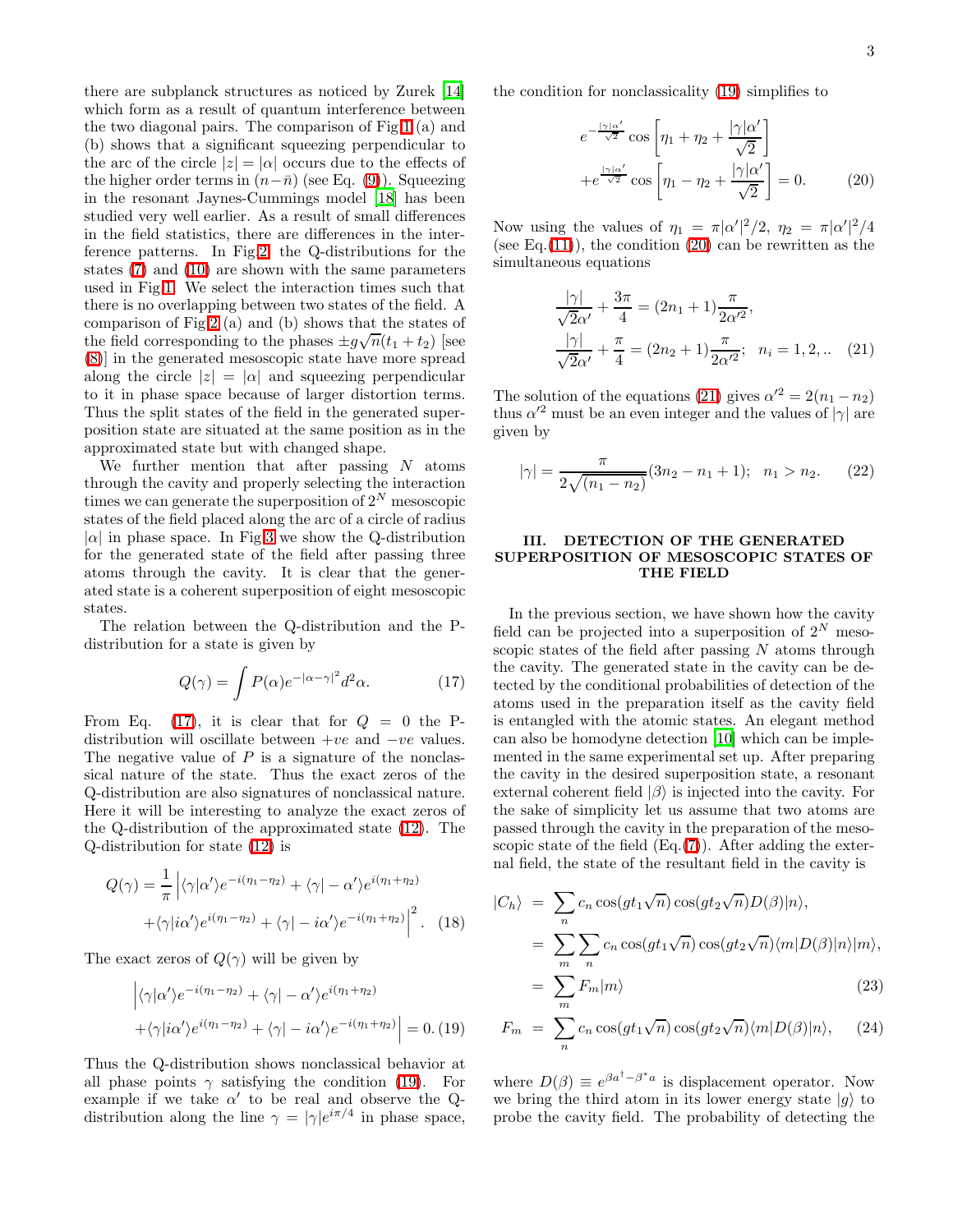<span id="page-3-0"></span>FIG. 1: (Color online) The Wigner distributions  $W(\gamma)$  for (a) the generated state [\(8\)](#page-1-0) and (b) the approximated state [\(10\)](#page-1-5), using parameters  $\alpha = 4$ ,  $gt_1 = 3.7\pi$ ,  $gt_2 = 1.9\pi$ .

<span id="page-3-1"></span>FIG. 2: (Color online) The Q-distribution function  $Q(\gamma)$  for (a) the generated state [\(8\)](#page-1-0) and (b) the approximated state [\(10\)](#page-1-5), using same parameters as in Fig.1.

probe atom in its lower state  $|g\rangle$  after crossing the cavity in time  $t_p$  is

$$
P_g = \sum_m |F_m|^2 \cos^2(gt_p\sqrt{m}).\tag{25}
$$

The interaction time  $t_p$  for the probe atom is selected such that if there are photons in the cavity it leaves the cavity in its higher energy state  $|e\rangle$  with larger probability. We have shown in the earlier section that all the states of the field in the superposition lie on a circle of radius  $|\alpha|$  so if we choose the external field  $|\beta\rangle$  having amplitude  $|\alpha|$  and phase  $\phi$ , the probe atom will leave the cavity in its ground state with larger probability when the value of  $\pi + \phi$  will match to the phases of the states of the field in the generated superposition . Thus the probability of the probe atom leaving the cavity in its lower state  $|g\rangle$  would, as a function of  $\phi$ , have peaks corresponding to the positions of the centers of the superposed mesoscopic states. In Fig[.4,](#page-3-3) we plot the probability of detecting the probe atom in its lower state with  $\phi$ . It shows four peaks at the positions of the four states of the field in the generated superposition state. The small oscillations in the background are because of the interference effects of residual field components after adding the external field to the cavity.

## IV. DECOHERENCE OF THE GENERATED SUPERPOSITION STATE

Next we study the decoherence of the generated superposition state [\(8\)](#page-1-0). We are interested in the coherent superposition of four well separated mesoscopic states of the field. The decoherence of such a state will be equivalent to the decoherence of the state [\(12\)](#page-1-6). This can be

done using the master equation

$$
\dot{\rho} = -\frac{\kappa}{2} (a^{\dagger} a \rho - 2a \rho a^{\dagger} + \rho a^{\dagger} a), \tag{26}
$$

where  $\kappa$  is cavity field decay parameter and we carry analysis in the absence of thermal photons. For initial

<span id="page-3-2"></span>FIG. 3: (Color online) The Q-distribution function  $Q(\gamma)$  for the generated state after passing three atoms through the cavity, for  $\alpha = 8$ . The interaction times for the first atom, second atom and the third atom are chosen such that  $gt_1$  =  $8\pi$ ,  $gt_2 = 4\pi$ ,  $gt_3 = 2\pi$ .



<span id="page-3-3"></span>FIG. 4: The probability of detecting probe atom in its ground state as a function of  $\phi$  for the generated superposition [\(7\)](#page-1-0). The parameters used are same as in Fig[.1](#page-3-0) and the interaction time for the probe atom is selected such that  $gt_p = 1.5\pi$ .

state  $(12)$  we find the density matrix after time t

<span id="page-3-5"></span>FIG. 5: The decoherence of the approximated state [\(12\)](#page-1-6) in terms of Wigner function at different times, (a) for  $\kappa t = 0$ , (b) for  $\kappa t = 1/2|\alpha|^2$ , (c) for  $\kappa t = 1/|\alpha|^2$ , (d) for  $\kappa t = 2/|\alpha|^2$ , for  $|\alpha|=4$ .

<span id="page-3-4"></span>
$$
\rho(t) = \frac{1}{16} \left[ (|\alpha_t\rangle\langle\alpha_t| + |-\alpha_t\rangle\langle-\alpha_t| + |i\alpha_t\rangle\langle i\alpha_t| + |-i\alpha_t\rangle\langle-i\alpha_t| \right) \n+ e^{-2|\alpha|^2(1-e^{-\kappa t})} \left( |\alpha_t\rangle\langle-\alpha_t|e^{-2i\eta_1} + |-\alpha_t\rangle\langle\alpha_t|e^{2i\eta_1} + |i\alpha_t\rangle\langle-i\alpha_t|e^{2i\eta_1} + |-i\alpha_t\rangle\langle i\alpha_t|e^{-2i\eta_1} \right) \n+ e^{-|\alpha|^2(1-i)(1-e^{-\kappa t})} \left( |\alpha_t\rangle\langle i\alpha_t|e^{-2i(\eta_1-\eta_2)} + |-i\alpha_t\rangle\langle\alpha_t|e^{-2i\eta_2} + |-\alpha_t\rangle\langle-i\alpha_t|e^{2i(\eta_1+\eta_2)} + |i\alpha_t\rangle\langle-\alpha_t|e^{-2i\eta_2} \right) \n+ e^{-|\alpha|^2(1+i)(1-e^{-\kappa t})} \left( |i\alpha_t\rangle\langle\alpha_t|e^{2i(\eta_1-\eta_2)} + |\alpha_t\rangle\langle-i\alpha_t|e^{2i\eta_2} + |-i\alpha_t\rangle\langle-\alpha_t|e^{-2i(\eta_1+\eta_2)} + |-\alpha_t\rangle\langle i\alpha_t|e^{2i\eta_2} \right) \right] (27)
$$
\n
$$
\alpha_t = \alpha'e^{-\kappa t/2}.
$$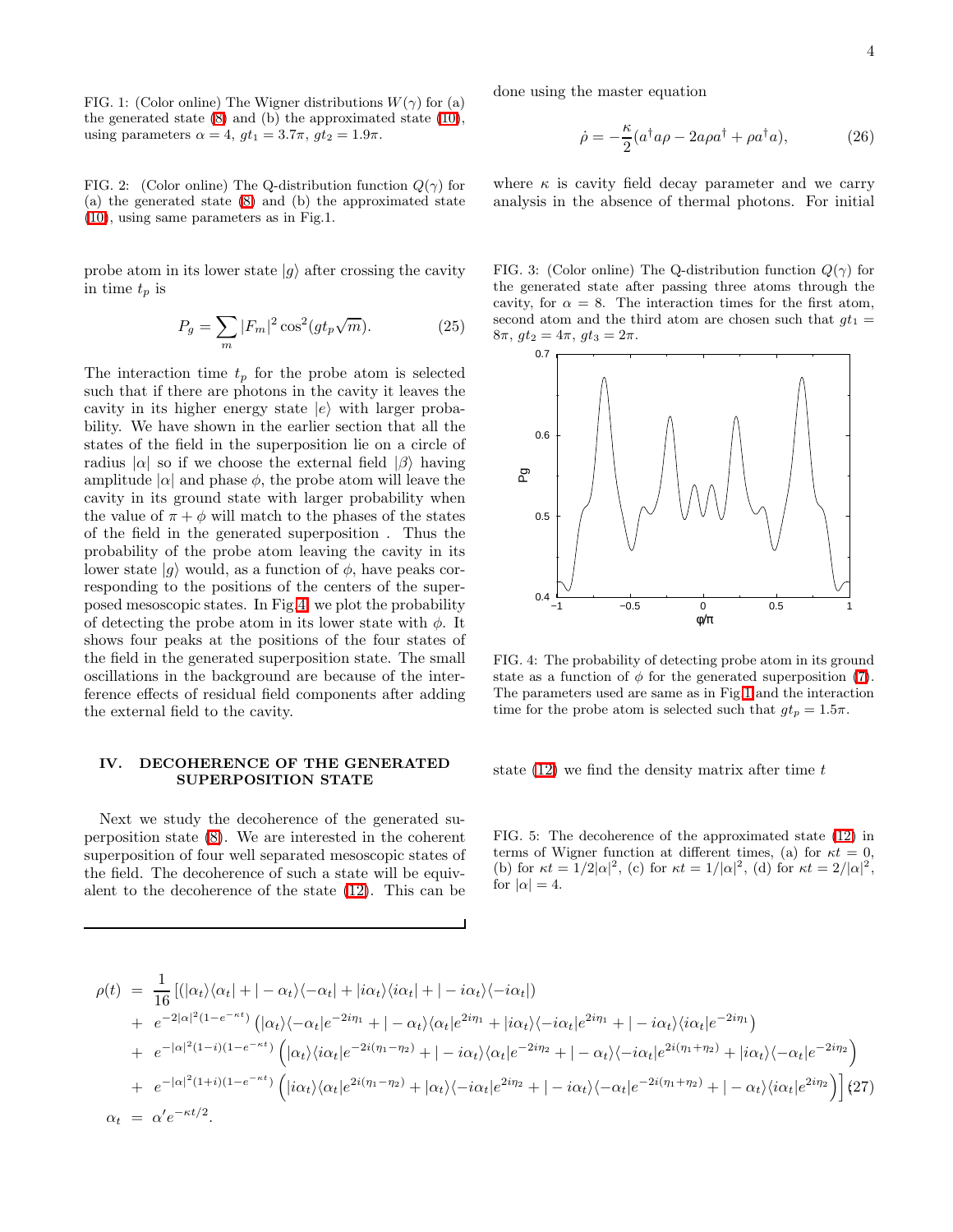In Eq.[\(27\)](#page-3-4) the second, third and the fourth terms reflect the coherent character of the superposition. These are the terms which decohere due to interaction with the environment. The contribution to the Wigner function from the second term in Eq. $(27)$  is

$$
\frac{e^{-2|\gamma|^2 - 2|\alpha|^2(1 - e^{-\kappa t})}}{4\pi} \left\{ \cos[\eta_1 + i(\alpha'\gamma^* - \alpha'^*\gamma)] + \cos[\eta_1 + (\alpha'\gamma^* + \alpha'^*\gamma)] \right\}, \quad (28)
$$

which decays as  $e^{-2|\alpha|^2(1-e^{-\kappa t})} \approx e^{-2|\alpha|^2\kappa t}$  for  $\kappa t << 1$ . This term arises from the coherence between the pair  $|\alpha'\rangle, |-\alpha'\rangle$  and the pair  $|i\alpha'\rangle, |-i\alpha'\rangle$ , and is responsible for the central sub-Planck structures. The term in curly bracket can be written as  $\{\cos[\eta_1 + 2\alpha'|\gamma|\sin\theta] + \cos[\eta_1 + \alpha\}$  $\{2\alpha'|\gamma|\cos\theta\}$ . Thus in any direction  $\theta \neq n\pi/2$  one has an interference pattern which arises from two cosine terms with different periodicity. Thus the sub-Planck structures decohere as  $e^{-2|\alpha|^2 \kappa t}$ . The third and the fourth terms in Eq.[\(27\)](#page-3-4) show the coherence between other pairs of coherent states, and decay as  $e^{-|\alpha|^2 \kappa t}$ . In Fig[.5](#page-3-5) we plot the decoherence of the approximated state [\(12\)](#page-1-6) in terms of the Wigner function at different times. As time

- <span id="page-4-0"></span>[1] E. T. Jaynes and F. W. Cummings, Proc. IEEE 51, 89 (1963).
- [2] H. -I. Yoo and J. H. Eberly, Phys. Rep. 118, 239 (1985).
- <span id="page-4-2"></span><span id="page-4-1"></span>[3] J. M. Raimond, M. Brune, and S. Haroche Rev. Mod. Phys. 73, 565 (2001).
- <span id="page-4-3"></span>[4] H. Walther, Adv. At. Mol. Opt. Phys. 32, 379 (1994).
- <span id="page-4-4"></span>[5] Cavity Quantum Electrodynamics ed. P.R. Berman (Academic, New York, 1994).
- <span id="page-4-5"></span>[6] W. P. Schleich in Quantum Optics in Phase Space (John Wiley & Sons, 2001).
- <span id="page-4-6"></span>[7] V. Buzek and P. L. Knight, in Progress in Optics Vol. XXXIV, Ed. by E. Wolf (North Holland, Amsterdam, 1995).
- <span id="page-4-7"></span>[8] J. Eiselt, and H. Risken, Opt. Communs. 72, 351 (1989).
- <span id="page-4-8"></span>[9] J. Gea -Banacloche, Phys. Rev. A 44, 5913 (1991); I. Sh. Averbukh, ibid. 46, R2205 (1992); V. Buzek, H. Moya-Cessa, P. L. Knight, and S. J. D. Phoenix, ibid. 45, 8190 (1992); M. S. Kim and G. S. Agarwal J. Mod. Opt., 46, 2111 (1999).

progresses in Fig[.5](#page-3-5) from (a) to (d), the central interference patterns decay faster and disappear earlier than the interference fringes between the coherent states, say  $|\alpha\rangle$ and  $|i\alpha\rangle$ , disappear. This is clear from the equation [\(27\)](#page-3-4) that the central interference patterns decohere two times faster than the interference fringes between the coherent states like  $|\alpha\rangle$  and  $|i\alpha\rangle$ .

#### V. CONCLUSIONS

In this paper we have shown the possibility for generating the superposition of four mesoscopic states of the field using resonant interaction between atoms and the field in a cavity. We have discussed the properties of the quasi-probability distributions of the generated state and compared with the superposition of four coherent states. We have discussed the time scale over which the state decoheres and shown that the generated state can be monitored using homodyne detection techniques. Another way to detect such superposition is by doing tomography [\[19\]](#page-4-18) of such states.

- <span id="page-4-9"></span>[10] A. Auffeves *et al*, Phys. Rev. Lett. **91**, 230405 (2003).
- <span id="page-4-10"></span>[11] M. Brune et al, Phys. Rev. Lett. 77, 4887 (1996); J. M. Raimond, M. Brune, and S. Haroche, ibid. 79, 1964 (1997).
- <span id="page-4-11"></span>[12] C. C. Gerry, Phys. Rev. A **53**, 3818 (1996).
- <span id="page-4-12"></span>[13] C. Monroe, D. M. Meekhof, B. E. King, and D. J. Wineland, Science 272, 1131 (1996).
- <span id="page-4-13"></span>[14] W. H. Zurek, Nature (London) 412, 712 (2001).
- <span id="page-4-14"></span>[15] K. Tara, G. S. Agarwal, and S. Chaturvedi, Phys. Rev. A 47, 5024 (1993).
- <span id="page-4-15"></span>[16] G. S. Agarwal and P. K. Pathak, Phys. Rev. A 70, 053813 (2004).
- <span id="page-4-16"></span>[17] G. S. Agarwal and E. Wolf, Phys. Rev. D 2, 2161 (1970).
- <span id="page-4-17"></span>[18] J. R. Kuklinski and J. L. Madajczyk, Phys. Rev. A 37, R3175 (1988); R. R. Puri and G. S. Agarwal, Phys. Rev. A 33, R3610 (1986).
- <span id="page-4-18"></span>[19] M. S. Kim, G. Antesberger, C. T. Bodendorf, and H. Walther, Phys. Rev. A 58, R65 (1998).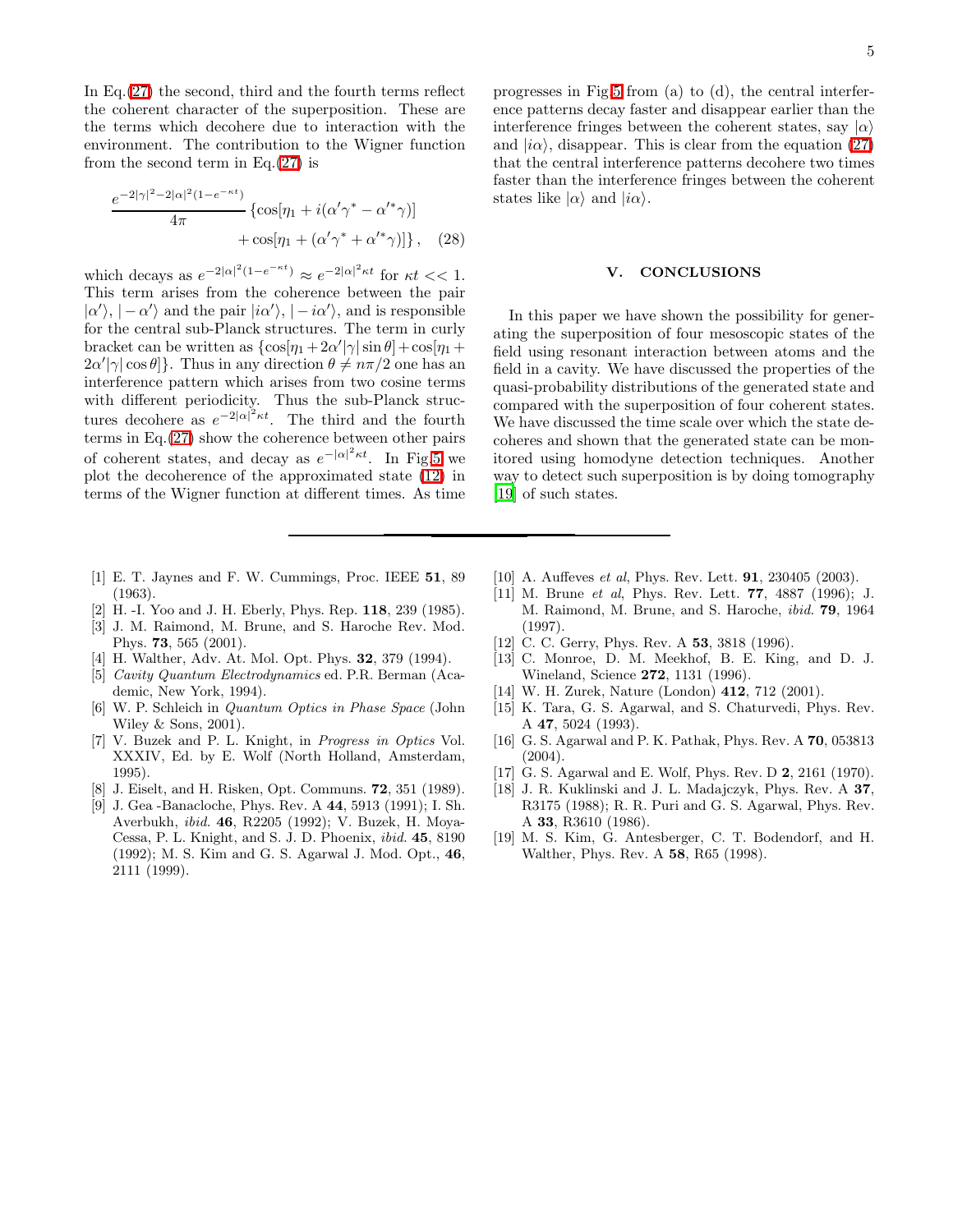This figure "FIG1.jpg" is available in "jpg" format from: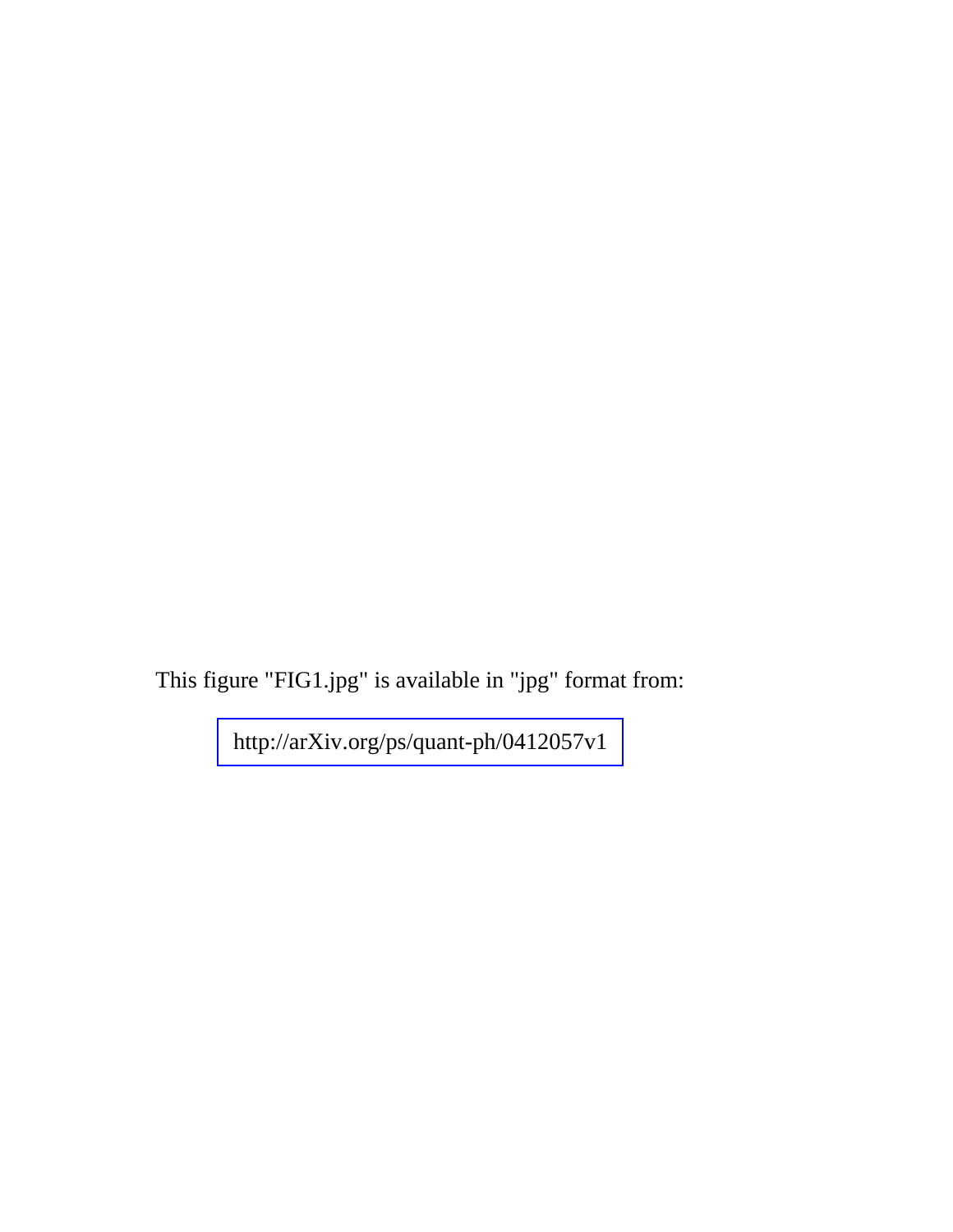This figure "FIG2.jpg" is available in "jpg" format from: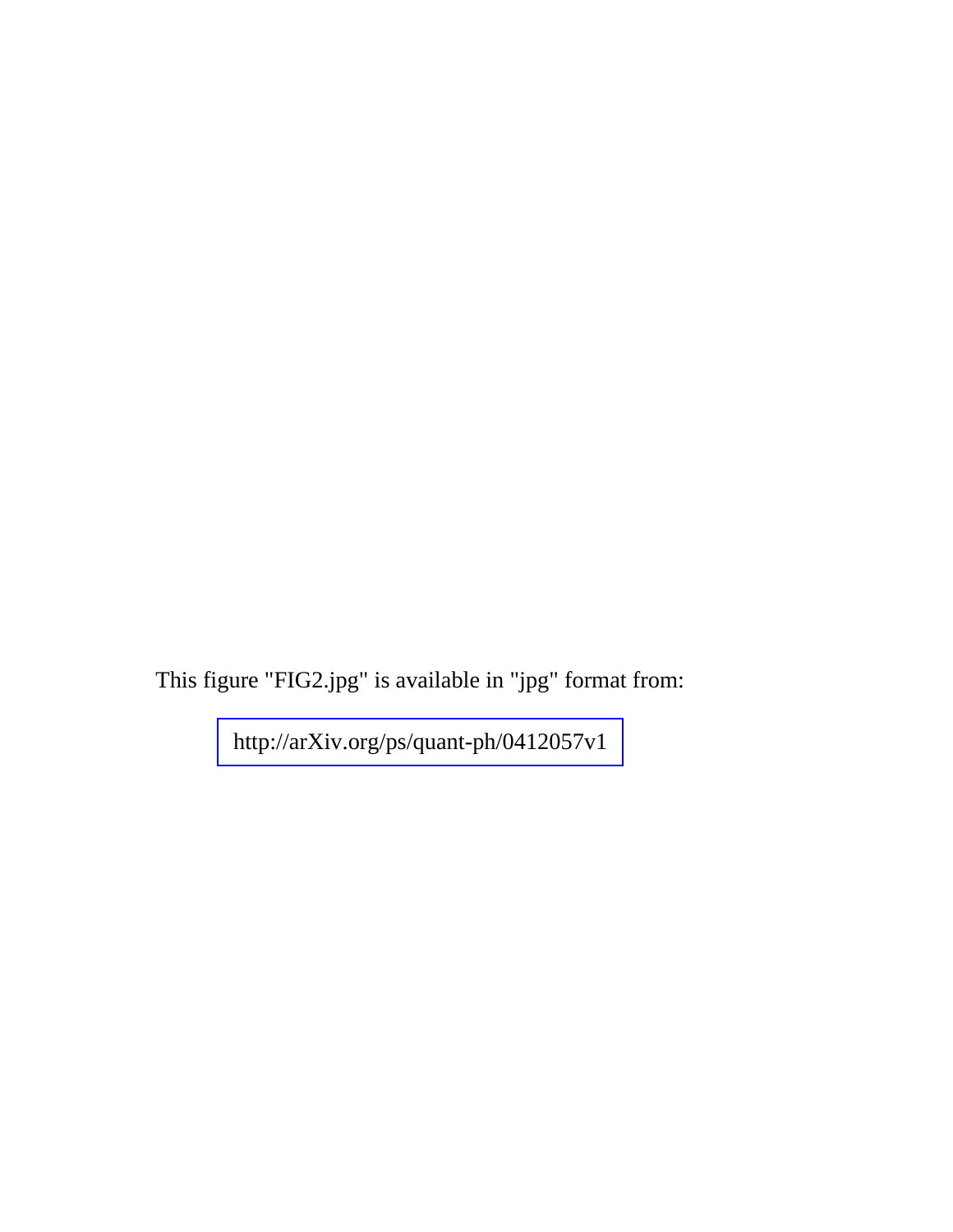This figure "FIG3.jpg" is available in "jpg" format from: